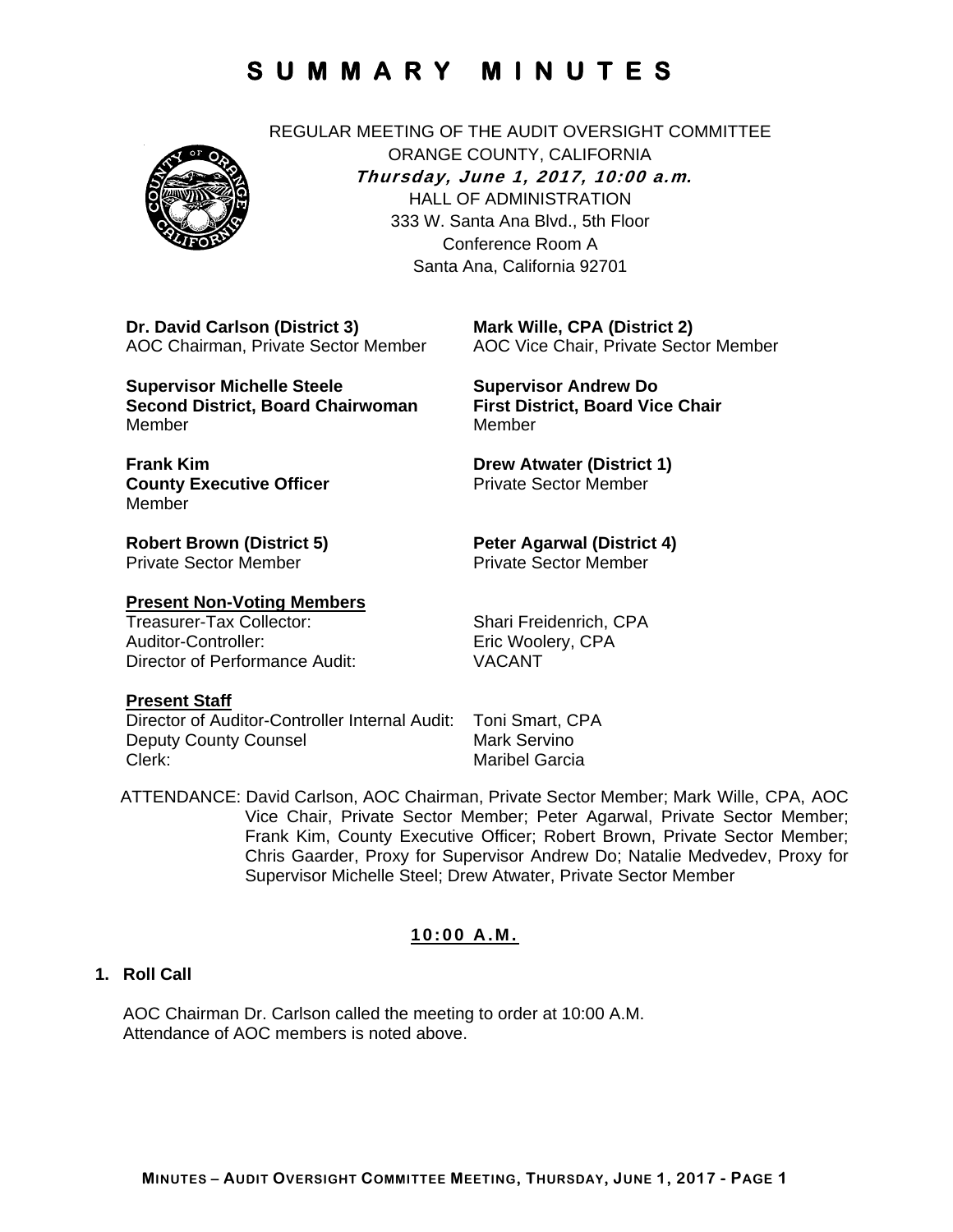#### **2. Approve Audit Oversight Committee regular meeting minutes of March 30, 2017**

Dr. Carlson asked for a motion to approve the minutes of the March 30, 2017 meeting. Mr. Wille made a motion, Mr. Atwater seconded.

All in favor, none opposed. The item carried. **Approved as recommended.** 

### **3. Receive Single Audit Report, Communication with Those Charged with Governance at the Conclusion of the Audit FY 2016, Management Letter FY 2016, Communication with Those Charged with Governance during Planning and Audit Engagement Letter FY 2017**

Dr. Carlson opened the floor for Ms. Hurley from MGO (Macias Gini & O'Connell). Ms. Hurley stated she provided a PowerPoint presentation summary regarding her discussion items, along with copies of the reports referenced.

Ms. Hurley stated that for the Single Audit, the County had approximately \$667 million in expenditures. On the MGO Risk Assessment under Uniform Guidance, eight major programs were selected for testing. Ms. Hurley stated that MGO's "in relation to" opinion on the Schedule of Expenditures of Federal Awards was unmodified, and the opinion on the Financial Statements was also unmodified. Ms. Hurley stated that MGO found no material weaknesses as part of the Federal Compliance Audit, but did identify a significant deficiency in relation to subrecipient monitoring, affecting three programs: state administrated matching grants for Supplemental Nutrition Assistance Program (SNAP), HIV emergency relief project grants, and the block grants for Community and Mental Health Services. The findings were related to DUNS numbers not issued with subawards. Ms. Hurley stated that this was a repeat finding and had been identified in other programs in previous years and the finding is a significant deficiency because it is a compliance requirement. From an administrative standpoint, the contracts had been in place prior to identifying these issues. Ms. Hurley stated that MGO is aware various County departments have made changes in their policies to ensure this is addressed moving forward.

Mr. Wille asked if these findings had been reported to all the departments so they were aware these are potential issues. Mr. Woolery stated that the Auditor-Controller's (A-C) office reaches out to departments when there are findings. Ms. Hurley stated that at the direction of the A-C's office, MGO provides a training to County departments and part of that training will address Uniform Guidance and the results of the audit.

Mr. Agarwal asked Ms. Hurley to expand on why the lack of a DUNS number is a significant finding. Ms. Hurley stated that in the Federal Compliance Guidance, under Uniform Guidance, there is a specific requirement indicating that DUNS numbers are to be provided to all subawards.

Ms. Hurley stated that the change to Communication with Those Charged with Governance at the Conclusion of the Audit FY 2016 was the implementation of GASB Statement 72, which relates to disclosures regarding Fair Value.

Ms. Hurley stated that the Management Letter identified one control deficiency as part of the Financial Statement Audit related to duplicate bank files in the Treasurer-Tax Collector (T-TC) system that needed to be corrected. Ms. Hurley stated that MGO did not feel it rose to a level of significant deficiency or material weakness because of the compensating controls within T-TC. Mr. Brown asked Ms. Hurley if she was referring to the \$110 million issue and why it does not rise to a higher level in terms of a material deficiency. Ms. Hurley stated that MGO looked at various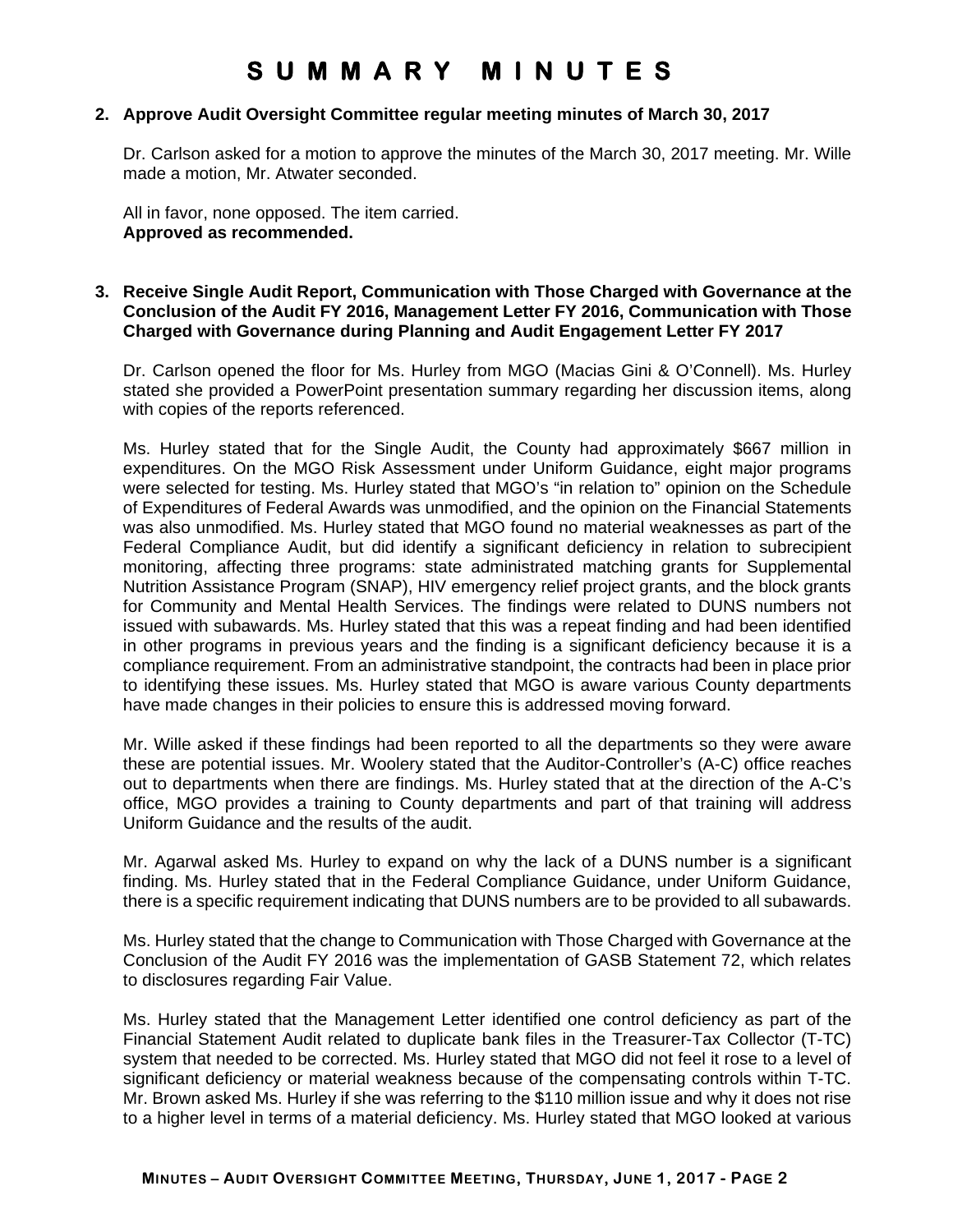factors and determined that if the error had been found before T-TC identified it, then it would have risen to a higher level of reporting. However, because T-TC had compensating controls that identified the discrepancy, MGO looked at it from an overall internal control process. Additionally, T-TC identified some improvements within their Policies and Procedures.

Ms. Freidenrich stated that processing money through the bank account for the County is an automated process. One of the staff members thought that the process had not been completed, so they went into the system and manually created the files, resulting in a duplicate entry for \$110 million. T-TC isolated the problem and created a checklist so that staff cannot go in and manually update information. Ms. Freidenrich stated that reconciliations are done daily and the process is to have a sign off within 10 days. However, T-TC had to work with their IT department to have all the manual entries removed from the reconciliation. Ms. Freidenrich stated that T-TC felt there was no impact to the County because the error was identified the next day.

Ms. Hurley stated that when looking at a control structure, MGO considers preventative and detective controls. In this instance, there was a detective control in place but a preventative control should have been in place.

Mr. Wille stated that it seems there should be an ability to manually override entries in special circumstances. Ms. Freidenrich stated that T-TC has implemented a process where management approval is required to download a file. Mr. Wille asked Ms. Freidenrich if a software change would need to be made. Ms. Freidenrich stated that T-TC went to the Board of Supervisors to get on the current version of Quantum software and T-TC is in the process of implementing it with the help of Auditor-Controller Information Technology (A-C/IT).

Dr. Carlson asked Ms. Freidenrich if the size of the issue made any difference in the ability to detect it. Ms. Freidenrich stated that the account is reconciled daily, down to the penny, and that she did not believe the amount made a difference.

Ms. Hurley stated that the other comments MGO had were informational regarding new GASBs. The biggest one is the implementation of GASB 74, which is Financial Reporting for Other Postemployment Benefits (OPEB). GASB 74 will be implemented in fiscal year 2018 because the County's OPEB plan is on a calendar year, and the plan year drives the implementation.

Dr. Carlson asked Ms. Hurley if she foresaw any risks in the County's ability to implement the new standards. Ms. Hurley stated that a couple of meetings have taken place between A-C and Employee Benefits, as well as OCERS, to discuss preliminary questions.

Ms. Hurley stated that there are three Status of Prior Year Recommendations. The recommendation regarding Investments has been implemented and the two recommendations regarding IT General Controls are still in process. MGO identified the IT General Controls findings during general controls procedures. Ms. Hurley stated that the Internal Audit Division (IAD) is going through a full IT risk assessment, which will capture MGO's recommendations, but will also go deeper in scope than a financial audit would. No new findings have been identified in relation to IT General Controls.

Ms. Hurley stated that the Engagement Letter for Communication with Those Charged with Governance during Planning for 2017 has been drafted and was submitted to the A-C office for review and signature. The AOC packet includes Required Communications for Planning for 2017, which recaps MGO's responsibilities under Generally Accepted Auditing Standards and Government Auditing Standards in the Uniform Guidance, scope, deliverables, and timing. Ms. Hurley stated that the IAD has engaged MGO to assist with the IT Risk Assessment. MGO has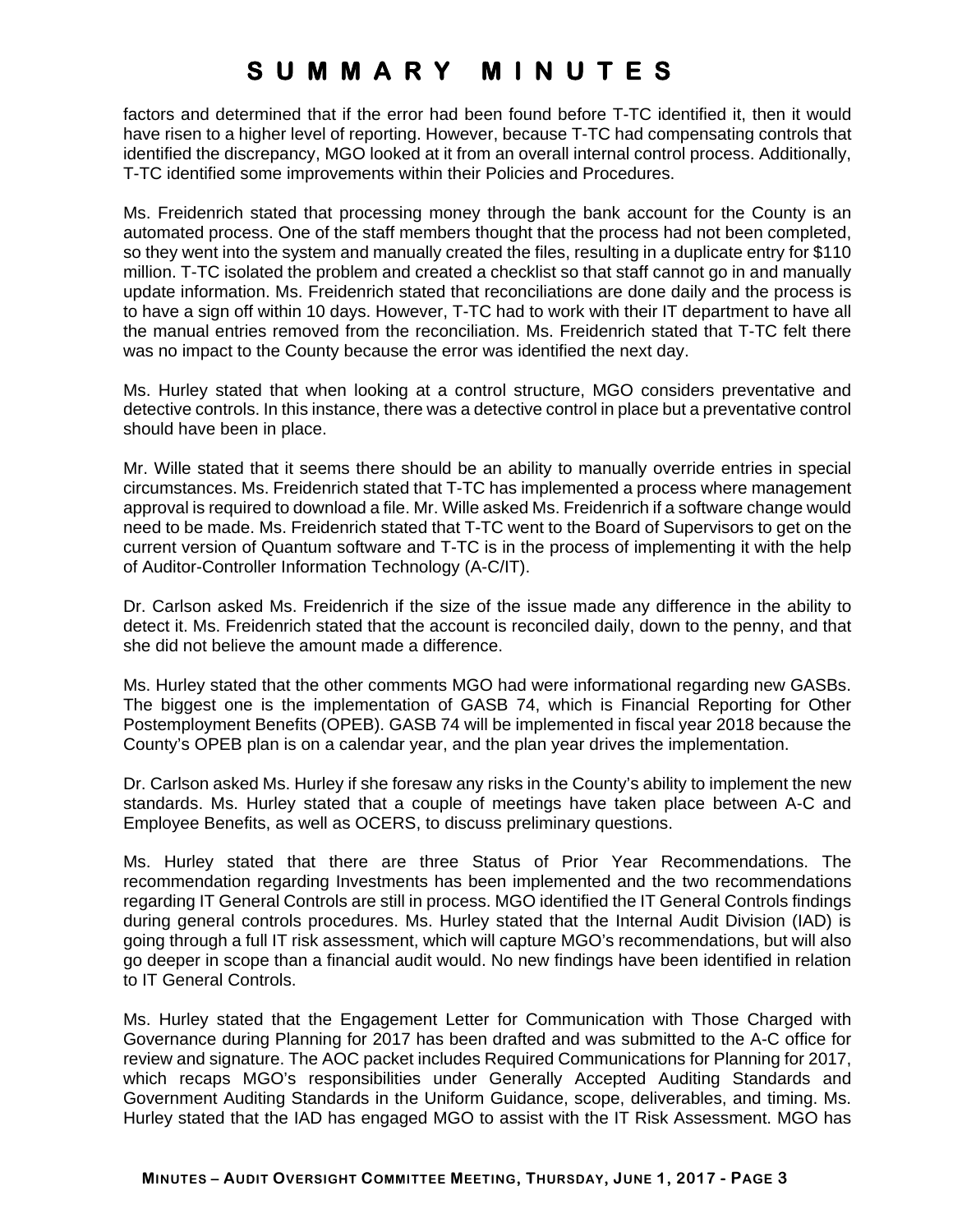evaluated independence threats and does not feel that these services will conflict with their responsibilities as external auditors.

### **4. Receive Oral Report on County Cyber Security Program and Audit Coordination**

Ms. Smart thanked Mr. Margolis, Chief Information Security Officer (CISO), for collaborating with Ms. Stallworth on the presentation. Ms. Smart stated that the IAD would be participating in quarterly meetings with OCIT.

Mr. Margolis stated that working with IAD was a natural fit because it allows OCIT to establish a baseline risk assessment and drive risk assessments. Mr. Margolis stated that one of the challenges in risk assessment is that the threat is largely unknowable but there can be a plan on how to respond and how to protect what we currently have by emphasizing continuity of operations, disaster recovery, and cyber incident response management.

Mr. Margolis stated that from January 13, 2017 to now, the County has achieved 89% completion of basic cybersecurity online awareness training. The program will continue to expand training objectives for IT professionals so that there are basic benchmarks that those charged with managing the systems have to meet. This ensures the individuals are qualified, that their skill sets are up to date, and they are doing what they need to do for their job.

Mr. Margolis stated that segregation of duties is also a preventative control, and this aspect will be a part of awareness training. Additionally, with the help of IAD, OCIT will be looking at what controls are, if they can be improved, modernized, or streamlined because sometimes there is a lot of redundancy, which can also create more risk.

Mr. Margolis stated that the Cyber Resilience Program is based on a 3-year cycle assessment that departments would go through. In the first year, IT staff would collaborate with department heads and administrative services for a self-assessment. In year two, if departments are posting the information on governance risk and compliance platforms, OCIT and IAD will work with the departments to validate the self-assessment completed in the first year. This phase will prepare departments for the third party review by Tevora Business Solutions. Mr. Margolis stated that the information IAD provides would drive the things to look at in the third year, such as a penetration test or a social engineering test.

Ms. Stallworth stated that IAD will "dovetail" the documentation that Tevora requests, and will capture that in a central repository. Mr. Margolis stated that it is the County's Governance and Compliance platform. Ms. Stallworth stated that on the self-assessment process, IAD will work in an advisory capacity with departments by ensuring departments are on the right track.

Mr. Wille asked Mr. Margolis if cybersecurity SOC (System and Organization Controls) reports should be obtained for County vendors on a yearly basis. Dr. Carlson asked Mr. Wille to discuss what SOC reports are. Mr. Wille stated that the reports were called SSAE 16 but are now SOC 1, 2, and 3. These reports audit certain systems of a company and are used by smaller auditors when they need to review the same system. Mr. Wille stated that this report is to get good controls in place and a continual SOC report is issued later, which reviews if systems are in place and continue to work. Mr. Wille asked if the County has considered going down this road in the County for the cybersecurity area.

Mr. Margolis stated that the County is taking steps in that direction. OCIT works with vendors to have them provide a SOC-type report when dealing with County information systems or data.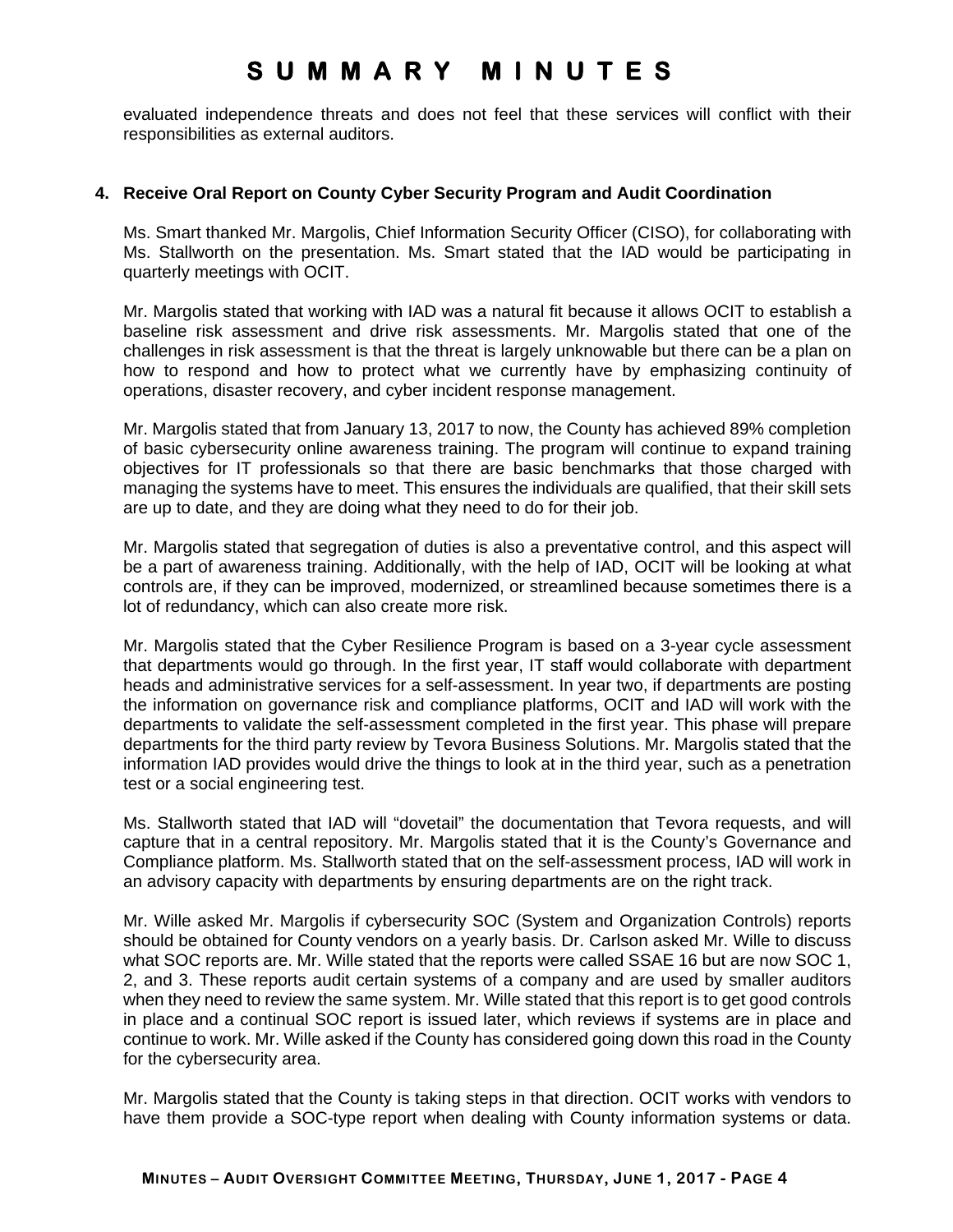However, when companies are small, it is hard to get a SOC report, so OCIT conducts a risk assessment. If there is a high risk, OCIT would not compromise and would require a SOC report.

Mr. Wille asked Mr. Margolis how often he could report to the AOC. Mr. Margolis asked how often the committee would like him to report. Dr. Carlson stated that Mr. Margolis should report at every meeting, at least for the next year. Mr. Margolis agreed.

Mr. Margolis stated that a Maturity Index Level will be established using the Cyber Resilience Review from the Department of Homeland Security. Mr. Wille stated that at the next AOC meeting, he would like to know the status of selecting a vendor for the SOC report.

Mr. Margolis stated that OCIT has feeds with the California Cybersecurity Information Center that provide updated threat analysis. Mr. Wille stated that he thinks the Sheriff's Department would have some overlap with OCIT. Mr. Margolis stated that he is establishing a relationship with an investigator at the District Attorney's office, which is the next step in cybersecurity response. OCIT capabilities are not set up to isolate a system for law enforcement.

Mr. Agarwal asked Mr. Margolis if the initial assessment for the County would be conducted in 2018. Mr. Margolis responded that the assessment was due from all departments in June 2018. A big portion of IAD's Risk Assessment would be completed by November 2017.

### **5. Receive Oral Report on Auditor-Controller Internal Audit Division's Independence**

Ms. Smart stated that Auditing Standards, Standard 110, require the audit function report its independence. Ms. Smart stated that she was reporting on the independence of the auditing function from June 2, 2016 through the current period (June 1, 2017). The audit function has had no interference with the scope, procedures, timing, or reporting of an audit.

## **6. Receive Oral Report on External Quality Assessment Performed by the Institute of Internal Auditors (IIA)**

Ms. Smart stated that the External Quality Assessment was performed by the IIA. The formal report would be available at the next meeting. IAD was found to "generally conform", which is the highest rating. IAD had two areas of "partial conformance," which Ms. Smart will discuss at the next meeting. The IIA also identified 12 Areas of Best Practice and IAD was found to be well structured and progressive.

Mr. Smart stated that based on the Internal Quality Assessment, the IIA knew IAD would be a well-run function because of the transparency. The IIA also provided Best Practices that can be implemented, and IAD plans to implement them.

### **7. Approve the Auditor-Controller Internal Audit Division's FY 2017-18 Annual Audit Plan and Risk Assessment**

Dr. Carlson asked for a motion to approve the Annual Audit Plan. Motion by Mr. Wille, second by Mr. Brown.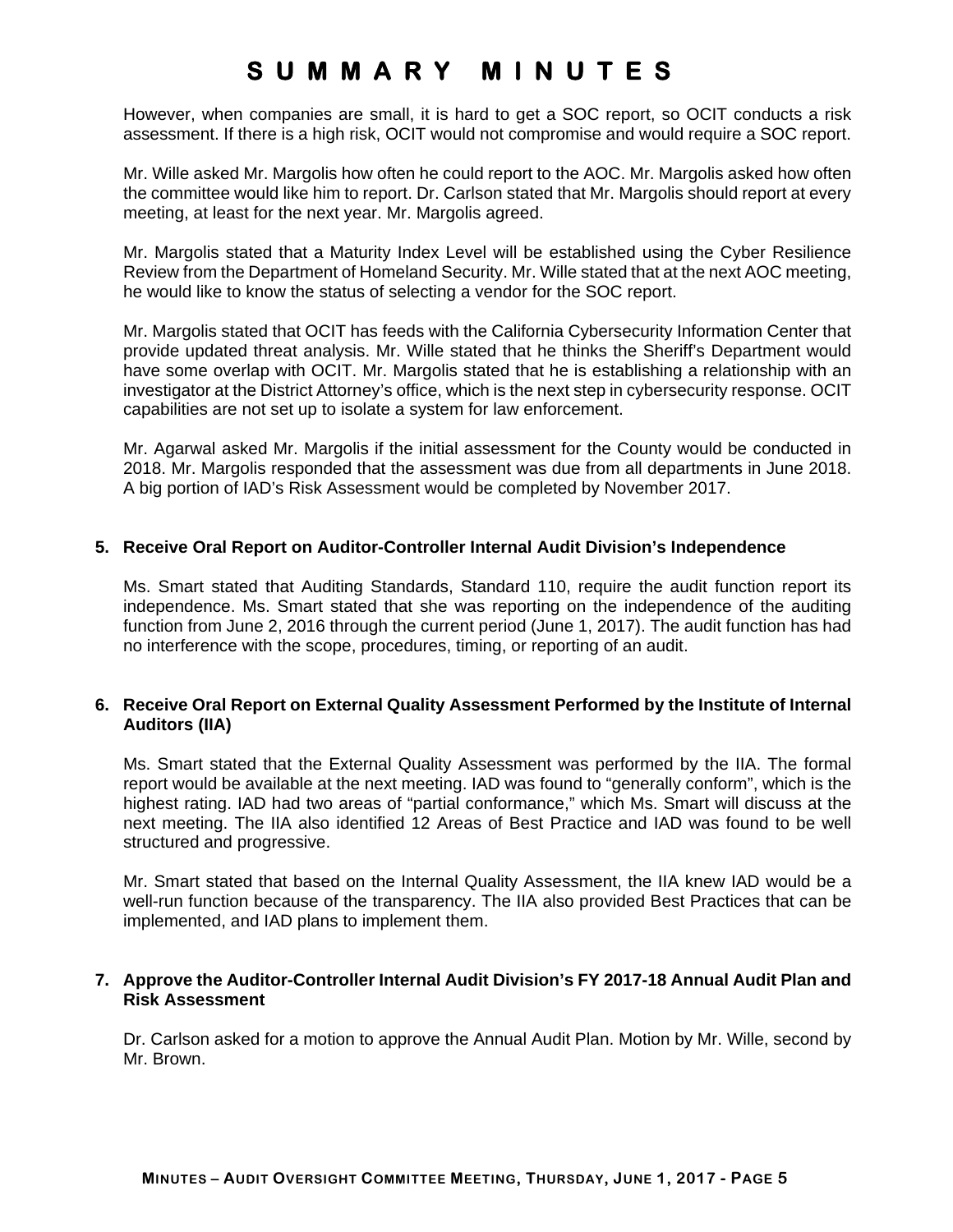Ms. Smart stated that there were many audits carried forward, leaving the amount of hours for new audits very limited. Ms. Smart stated that Mr. Woolery met with some Board members and she met with MGO to receive input on what risk areas could be incorporated in the Audit Plan.

Dr. Carlson asked Ms. Smart the number of vacancies in the department. Ms. Smart stated that there is one vacancy and that the position is frozen. Mr. Wille asked why the position was frozen. Mr. Kim stated that the County has a hiring freeze that is expected to lift at the end of June, with the passage of the State budget. Mr. Kim stated that certain State legislation would have dramatic impacts on the General Fund. As a precaution, most General Fund positions have been frozen but departments can make requests to unfreeze positions.

Ms. Smart stated that there are also government mandated audits, which include the Biennial Audit of the Juvenile Records and Accounts in the Probation Department, and a Tax Redemption Officer Audit, done every three years. Ms. Smart stated that the biggest audit area was A-C/IT and that IAD was going to do a comprehensive General Controls review of the A-C/IT function. The other audits were requested by departments or came up during the last Audit Plan. Ms. Smart stated that as the IT Comprehensive Risk Assessment is completed, if other areas are deemed high-risk, she would return to the AOC to revise the Audit Plan.

Mr. Agarwal asked if the Board had approved the 29,000 hours. Ms. Smart stated the amount was based on the amount of staff in the department and backing out any mandatory training and administrative hours. Mr. Agarwal stated that he believed 700 hours was not enough for IT audits. Ms. Smart stated that this number was only for the Comprehensive Risk Assessment, not all resources available to complete audits. Mr. Agarwal asked if this was similar for the 50 hours allocated to Cybersecurity. Ms. Smart stated the 50 hours was only to participate on the Cybersecurity Task Force and that there is room to re-allocate hours.

Mr. Kim stated that the plan has a lot of auditing of the IT and contract management process, and requested coordination between IAD and the County Procurement Office (CPO). Mr. Kim stated that he does not want CPO to complete an assessment of a department, and immediately follow it with an audit from IAD. Ms. Smart stated that she agreed with Mr. Kim.

Mr. Wille stated that coordination between departments has gotten much better over the years.

Dr. Carlson asked Ms. Smart to discuss the Schedule of 10-Year Prior Audit Coverage. Ms. Smart stated that a lot of the departments or business processes do not have a lot of activity, so they come in at a low risk area. Mr. Wille asked why IAD does not get into Child Support Services, County Counsel, and the Public Defender. Ms. Smart stated that it depends on the risk and availability of resources, and some of the areas do not have an element of risk that would require IAD to go in. Mr. Wille asked Ms. Hurley if MGO uses the IAD Schedule to create their risk assessment. Ms. Hurley stated that it is taken into consideration but MGO has different levels of materiality.

Mr. Gaarder asked Mr. Kim if, as a form of cost recovery, there were any areas that are audited with regularity, that IAD does not have to focus on. Mr. Kim stated that the cost of IAD is in the General Fund and recovered through administrative overhead billings. Mr. Kim stated that being responsible for a majority of County departments, it is not appropriate for him to tell IAD what they should or should not audit. Mr. Kim stated that he would identify areas of risk during the interview process but he keeps a level of independence from IAD.

Ms. Freidenrich stated that CPO has a review program that complements IAD, which provides comfort that some of the areas not being audited are also not being ignored. Mr. Kim stated that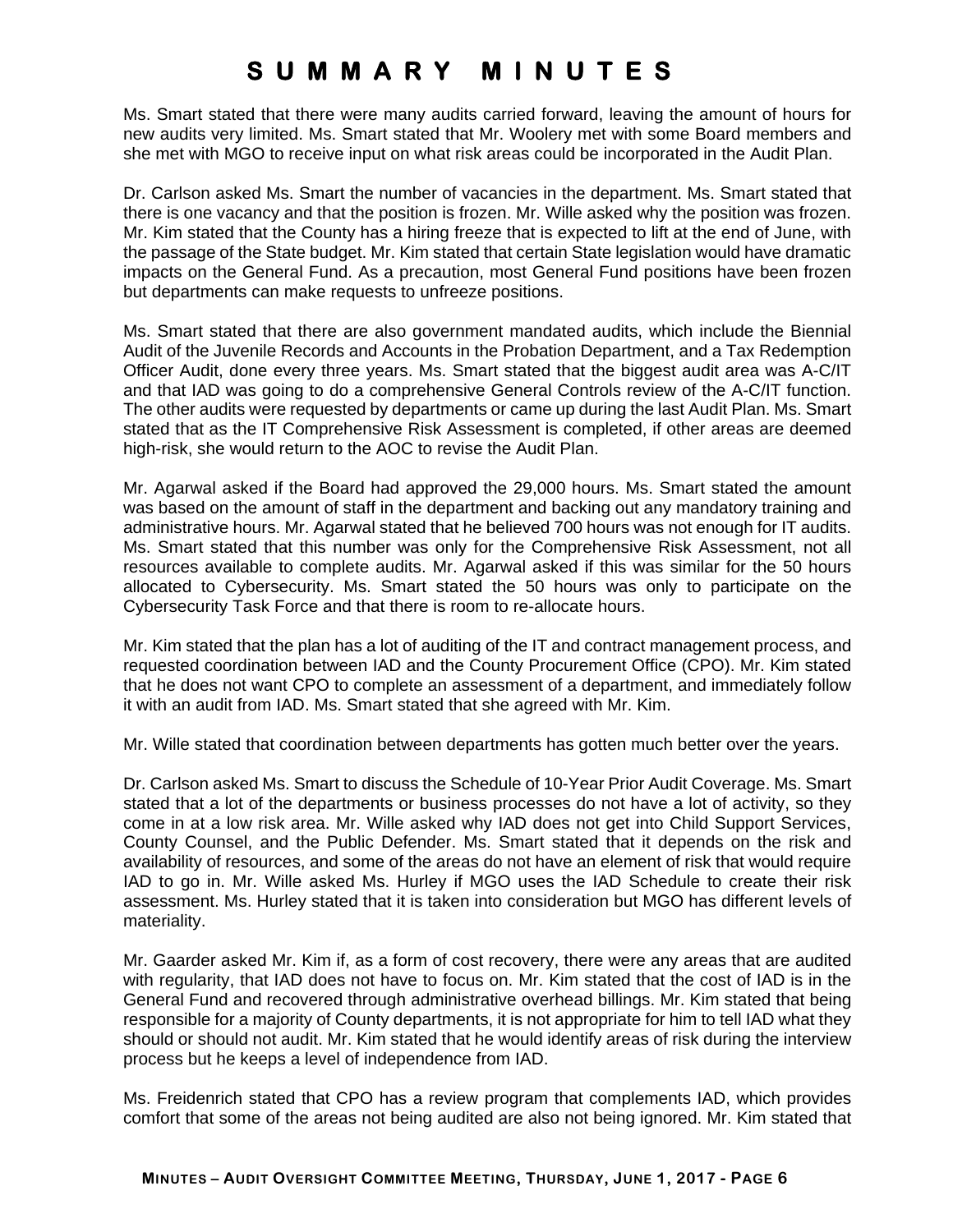the review is part of their compliance, and is an opportunity to see that there is standardization in purchasing.

Dr. Carlson asked Mr. Kim if he would be willing to provide a brief overview at the next AOC meeting. Mr. Kim agreed.

All in favor, none opposed. The item carried. **Approved as recommended.** 

### **8. Receive Oral Report on Status of Hiring Director of Performance Audit**

Mr. Kim stated that the Board approved the executive search firm and the recruitment would be opening this week, with a three-month window.

Mr. Wille asked Mr. Kim if an independent contractor firm should begin to provide this function until the system is in place, and if the AOC should begin the process of defining what the system would look like. Mr. Kim stated that the function of Performance Audit is under the direct supervision of the Board. Mr. Kim stated that one of the challenges in the last recruitment was that the applicant pool was comprised of financial auditors, which the Board was not looking for.

Mr. Kim stated that in 45-60 days he would see the recruitment list. If he felt that there were enough candidates with the right background, it would make sense to finish the recruitment. If potential candidates are financial auditors, then he may have a conversation with the Board about retaining a consultant to do that function. However, he would be faced with the same challenges of finding a consultant that has the experience in the field.

Mr. Wille asked Mr. Kim if it would be easier to hire a consultant instead of an individual inside the County. Mr. Kim stated that it was the purview of the Board. Mr. Wille stated that after two years, perhaps it is time to consider other alternatives.

#### **9. Receive Oral Report on Status of the Request for Proposals (RFP) for Consultant Services for Independent Auditing and Related Services**

Ms. Sinclair stated that the scope of work has been received and a draft is in progress. Panel members will be contacted once the RFP closes. Ms. Sinclair stated that a pre-proposal vendor conference would be scheduled mid-July. Vendors will be able to come in and ask questions, with a deadline for proposals of August 17.

Ms. Sinclair stated that proposals and review instructions would be provided to Panel members the last week of August. Panel members will have two months to review the proposals, and another meeting will be held to have Panel members come to a consensus on which firm will be recommended to the AOC. A draft contract will be presented to the AOC at the December or January AOC meeting. Ms. Sinclair stated that with the AOC's recommendation, the contract would be taken to the Board in March, with a contract start date of May 1.

Mr. Agarwal asked Ms. Sinclair if there was a clause in the RFP indicating that a minimum number of bids had to be received. Ms. Sinclair stated that the County generally does not include such information, however, if one bid was received, the County can reject the bid and go back out to bid. Mr. Agarwal stated that he thinks the County would want at least three bids. Dr. Carlson stated that many firms choose not to bid. Additionally, due to the County's financial issues 23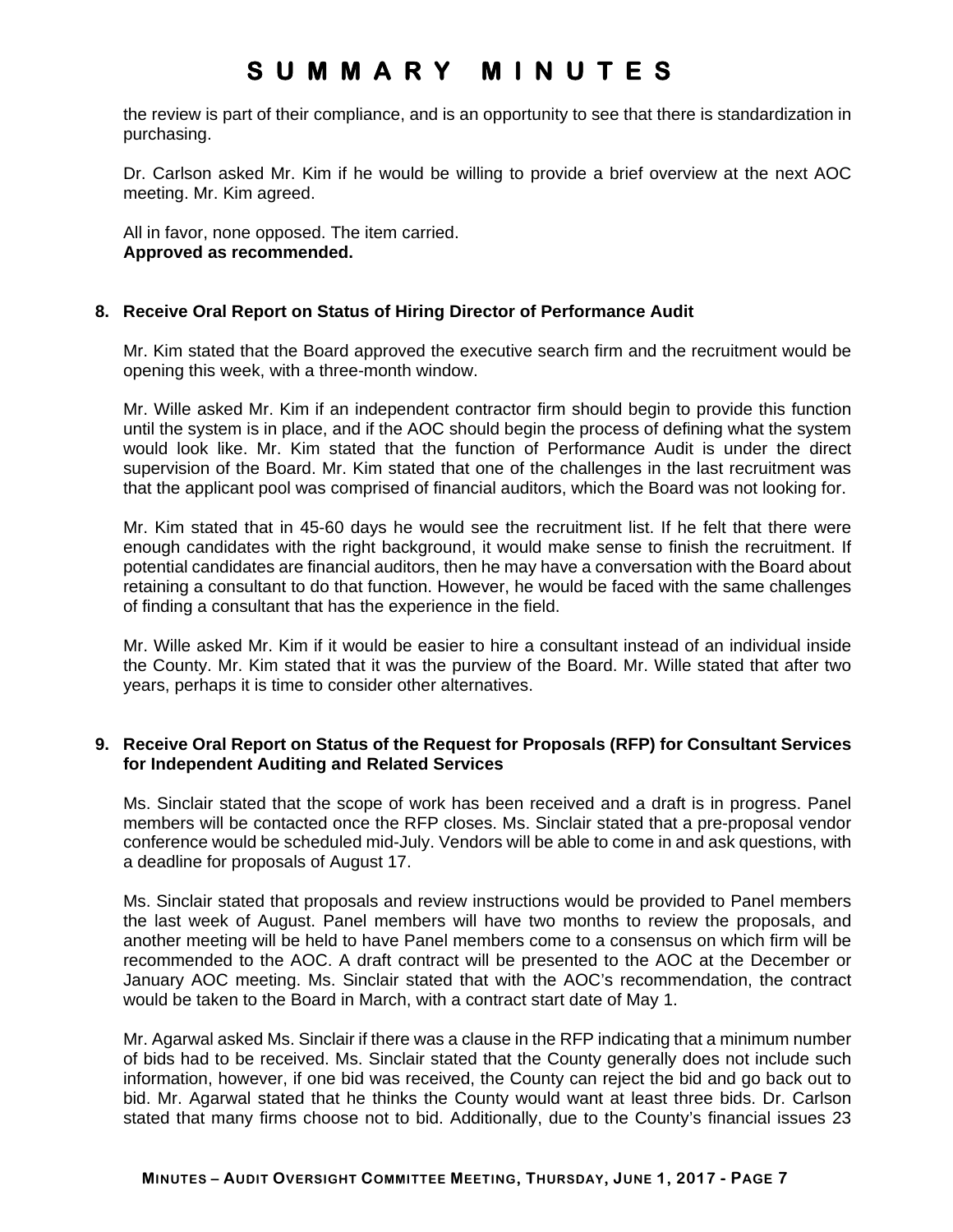years ago, there are some firms that are precluded from bidding, and the panel looks at firms with County experience with counties similar in size. Dr. Carlson asked Ms. Sinclair what the rule was for changing auditors. Ms. Sinclair stated that the Board indicated there could be a three-year contract with two one-year extensions, for a total of five years.

### **10. Approve Auditor-Controller Internal Audit Division's FY 2016-17 3rd Quarter Status Report for the period January 1, 2017 through March 31, 2017 and approve 3rd Quarter Executive Summary of Findings for the period January 1, 2017 through March 31, 2017**

Dr. Carlson asked for a motion to approve the 3rd Quarter Status Report. Mr. Wille made a motion, Mr. Brown seconded.

Dr. Carlson asked Ms. Smart if there were any material issues. Ms. Smart stated that there were none but there were eight draft reports in Internal Controls. The next Status Report would have those reports completed.

All in favor, none opposed. **Approved as recommended.** 

### **11. Approve 3rd Quarter FY 2016-17 External Audit Activity Quarterly Status Report for the Quarter Ended March 31, 2017**

Dr. Carlson asked for a motion to approve the External Audit Activity. Mr. Wille made a motion, Mr. Atwater seconded.

Ms. Smart stated that there were no material issues to report.

All in favor, none opposed. **Approved as recommended.** 

### **12. Receive Oral Report on COSO Usage in the County, Green Book or COSO County Acceptance, Internal Audit and the Systemic Cause of a Finding, and Performance Auditor and COSO Audit at the Department**

Mr. Wille stated that he was very appreciative of the COSO presentation by MGO because this was a way to educate the County on how COSO works. Mr. Wille stated that the AOC Bylaws Article 7, Section 7 indicate that the AOC, along with the Auditor-Controller and CEO, will review the adequacy of the County's internal control structure. Mr. Wille stated that, in general, COSO is a recommended system but the County has to use it because it receives federal money. Mr. Wille stated that he wanted to know if there was anything that should be done with the Auditor-Controller and CEO to address this Article.

Mr. Woolery stated that the assessments that occur on internal controls satisfy this area.

Dr. Carlson asked Mr. Woolery and Mr. Kim to prepare comments regarding the adequacy of the current operations, as outlined in Article 7, Section 7.